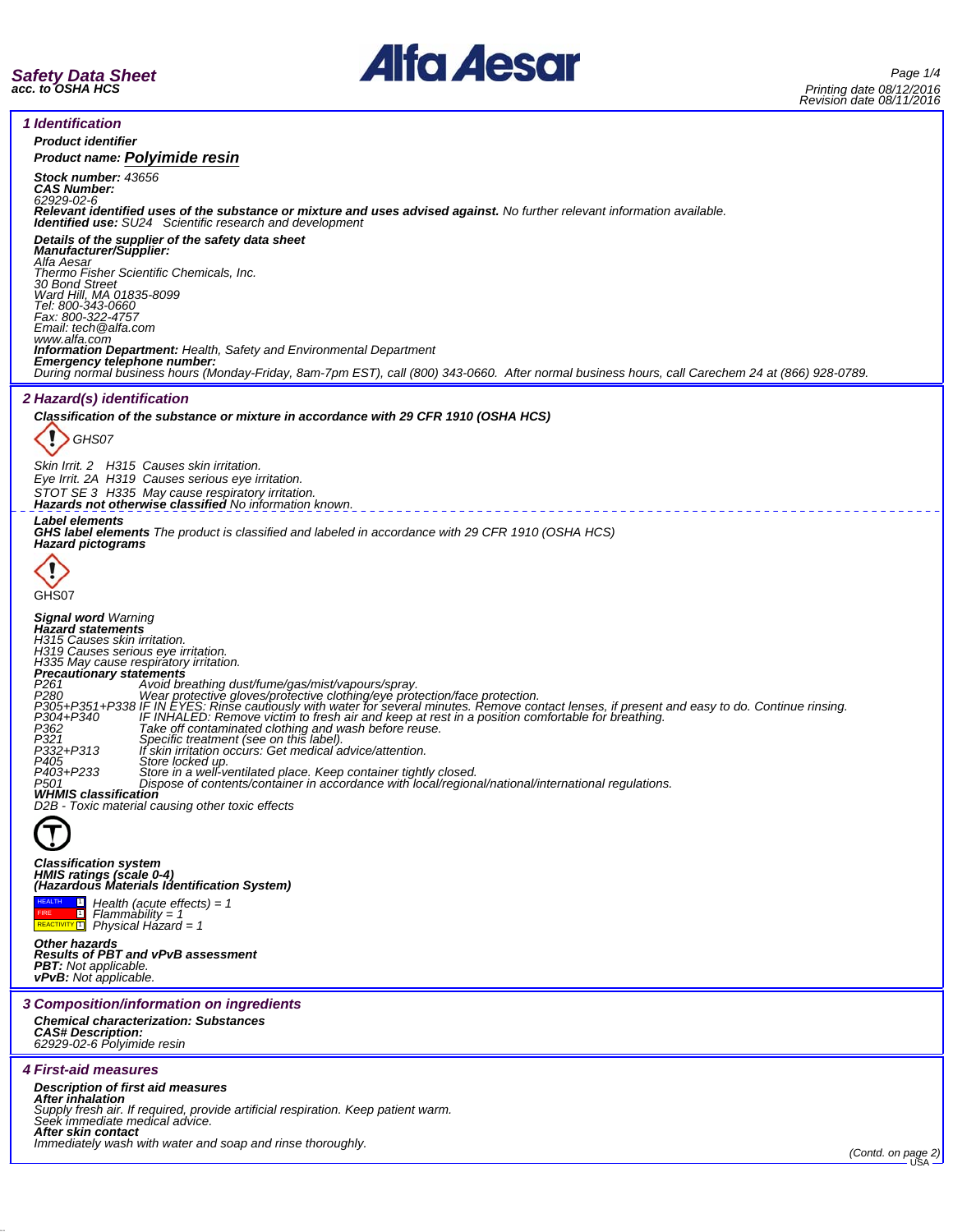## *Product name: Polyimide resin*

*(Contd. of page 1) Seek immediate medical advice. After eye contact Rinse opened eye for several minutes under running water. Then consult a doctor. After swallowing Seek medical treatment. Information for doctor Most important symptoms and effects, both acute and delayed Causes skin irritation. Causes serious eye irritation. May cause respiratory irritation. Indication of any immediate medical attention and special treatment needed No further relevant information available. 5 Fire-fighting measures* **Extinguishing media**<br>**Suitable extinguishing agents** Carbon dioxide, extinguishing powder or water spray. Fight larger fires with water spray or alcohol resistant foam.<br>**Special hazards arising from the substance or mixtu** *If this product is involved in a fire, the following can be released: Carbon monoxide and carbon dioxide Nitrogen oxides (NOx) Advice for firefighters Protective equipment: Wear self-contained respirator. Wear fully protective impervious suit. 6 Accidental release measures Personal precautions, protective equipment and emergency procedures* Wear protective equipment. Keep unprotected persons away.<br>
Ensure adequate ventilation<br> **Environmental precautions:** Do not allow material to be released to the environment without proper governmental permits. **Environmental precautions:** Do not allow material to be released to the environment without proper governmental permits.<br>**Methods and material for containment and cleaning up:** Ensure adequate ventilation.<br>**Prevention of** *7 Handling and storage Handling Precautions for safe handling Keep container tightly sealed. Store in cool, dry place in tightly closed containers. Ensure good ventilation at the workplace. Information about protection against explosions and fires: No information known. Conditions for safe storage, including any incompatibilities* Storage<br>Requirements to be met by storerooms and receptacles: No special requirements Information about storage in one common storage facility: Store away from oxidizing agents. **Further information about storage conditions:**<br>Keep container tightly sealed. *Store in cool, dry conditions in well sealed containers. Specific end use(s) No further relevant information available. 8 Exposure controls/personal protection Additional information about design of technical systems: Properly operating chemical fume hood designed for hazardous chemicals and having an average face velocity of at least 100 feet per minute.* Control parameters<br>Components with limit values that require monitoring at the workplace:<br>The product does not contain any relevant quantities of materials with critical values that have to be monitored at the workplace.<br>A *Exposure controls Personal protective equipment General protective and hygienic measures* The usual precautionary measures for handling chemicals should be followed.<br>Keep away from foodstuffs, beverages and feed.<br>Remove all soiled and contaminated clothing immediately.<br>Wash hands before breaks and at the end of Use a respirator with type N95 (USA) or PE (EN 143) cartridges as a backup to engineering controls. Risk assessment should be performed to determine if air-<br>purifying respirators are appropriate. Only use equipment tested Impervious gloves<br>Check protective gloves prior to each use for their proper condition.<br>The selection of suitable gloves not only depends on the material, but also on quality. Quality will vary from manufacturer to manufac *9 Physical and chemical properties Information on basic physical and chemical properties General Information Appearance: Form: Powder Odor: Odorless Odor threshold: Not determined. pH-value:* Not applicable.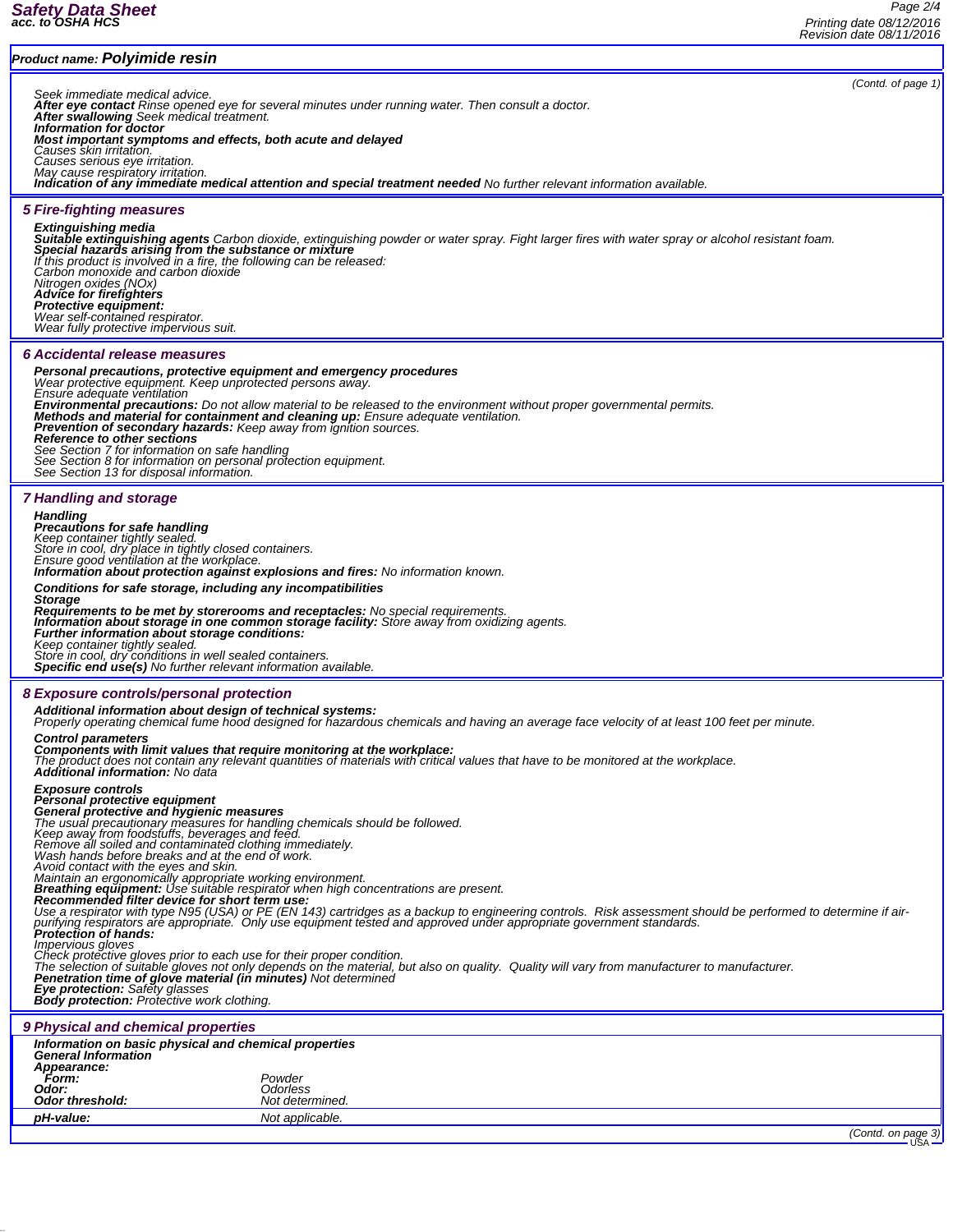## *Product name: Polyimide resin*

*Page 3/4 Printing date 08/12/2016 Revision date 08/11/2016*

| rivuuttilallie. Fulylilliut Itoliil |                                                                                                                                                                                                                                                                                                                                                                                                         |                                                                                                                                                                                                          |                    |  |
|-------------------------------------|---------------------------------------------------------------------------------------------------------------------------------------------------------------------------------------------------------------------------------------------------------------------------------------------------------------------------------------------------------------------------------------------------------|----------------------------------------------------------------------------------------------------------------------------------------------------------------------------------------------------------|--------------------|--|
|                                     |                                                                                                                                                                                                                                                                                                                                                                                                         |                                                                                                                                                                                                          | (Contd. of page 2) |  |
|                                     | <b>Change in condition</b>                                                                                                                                                                                                                                                                                                                                                                              |                                                                                                                                                                                                          |                    |  |
|                                     | Melting point/Melting range:<br><b>Boiling point/Boiling range:</b>                                                                                                                                                                                                                                                                                                                                     | >300 °C (>572 °F)<br>Not determined                                                                                                                                                                      |                    |  |
|                                     | Sublimation temperature / start:                                                                                                                                                                                                                                                                                                                                                                        | Not determined                                                                                                                                                                                           |                    |  |
|                                     | <b>Flash point:</b><br><b>Flammability (solid, gaseous)</b>                                                                                                                                                                                                                                                                                                                                             | $> 93$ °C ( $> 199$ °F)<br>Not determined.                                                                                                                                                               |                    |  |
|                                     | Ignition temperature:                                                                                                                                                                                                                                                                                                                                                                                   | Not determined                                                                                                                                                                                           |                    |  |
|                                     | Decomposition temperature:<br>Auto igniting:                                                                                                                                                                                                                                                                                                                                                            | Not determined<br>Not determined.                                                                                                                                                                        |                    |  |
|                                     | Danger of explosion:                                                                                                                                                                                                                                                                                                                                                                                    | Not determined.                                                                                                                                                                                          |                    |  |
|                                     | <b>Explosion limits:</b>                                                                                                                                                                                                                                                                                                                                                                                |                                                                                                                                                                                                          |                    |  |
|                                     | <b>Lower:</b><br><b>Upper:</b>                                                                                                                                                                                                                                                                                                                                                                          | Not determined<br>Not determined                                                                                                                                                                         |                    |  |
|                                     | Vapor pressure:                                                                                                                                                                                                                                                                                                                                                                                         | Not applicable.                                                                                                                                                                                          |                    |  |
|                                     | Density at 20 °C (68 °F):<br><b>Relative density</b>                                                                                                                                                                                                                                                                                                                                                    | $1.2$ g/cm <sup>3</sup> (10.014 lbs/gal)<br>Not determined.                                                                                                                                              |                    |  |
|                                     | Vapor density<br>Evaporation rate                                                                                                                                                                                                                                                                                                                                                                       | Not applicable.<br>Not applicable.                                                                                                                                                                       |                    |  |
|                                     | Solubility in / Miscibility with                                                                                                                                                                                                                                                                                                                                                                        |                                                                                                                                                                                                          |                    |  |
|                                     | Water:<br><b>Partition coefficient (n-octanol/water):</b> Not determined.                                                                                                                                                                                                                                                                                                                               | Not determined                                                                                                                                                                                           |                    |  |
|                                     | Viscosity:                                                                                                                                                                                                                                                                                                                                                                                              |                                                                                                                                                                                                          |                    |  |
|                                     | dynamic:<br>kinematic:                                                                                                                                                                                                                                                                                                                                                                                  | Not applicable.<br>Not applicable.                                                                                                                                                                       |                    |  |
|                                     | <b>Other information</b>                                                                                                                                                                                                                                                                                                                                                                                | No further relevant information available.                                                                                                                                                               |                    |  |
|                                     |                                                                                                                                                                                                                                                                                                                                                                                                         |                                                                                                                                                                                                          |                    |  |
|                                     | <b>10 Stability and reactivity</b>                                                                                                                                                                                                                                                                                                                                                                      |                                                                                                                                                                                                          |                    |  |
|                                     | <b>Reactivity</b> No information known.                                                                                                                                                                                                                                                                                                                                                                 |                                                                                                                                                                                                          |                    |  |
|                                     | Chemical stability Stable under recommended storage conditions.<br>Thermal decomposition / conditions to be avoided: Decomposition will not occur if used and stored according to specifications.<br>Possibility of hazardous reactions Reacts with strong oxidizing agents<br><b>Conditions to avoid</b> No further relevant information available.<br><b>Incompatible materials: Oxidizing agents</b> |                                                                                                                                                                                                          |                    |  |
|                                     |                                                                                                                                                                                                                                                                                                                                                                                                         |                                                                                                                                                                                                          |                    |  |
|                                     |                                                                                                                                                                                                                                                                                                                                                                                                         |                                                                                                                                                                                                          |                    |  |
|                                     | Hazardous decomposition products:<br>Carbon monoxide and carbon dioxide                                                                                                                                                                                                                                                                                                                                 |                                                                                                                                                                                                          |                    |  |
|                                     | Nitrogen oxides                                                                                                                                                                                                                                                                                                                                                                                         |                                                                                                                                                                                                          |                    |  |
|                                     | 11 Toxicological information                                                                                                                                                                                                                                                                                                                                                                            |                                                                                                                                                                                                          |                    |  |
|                                     | Information on toxicological effects                                                                                                                                                                                                                                                                                                                                                                    |                                                                                                                                                                                                          |                    |  |
| Acute toxicity: No effects known.   |                                                                                                                                                                                                                                                                                                                                                                                                         |                                                                                                                                                                                                          |                    |  |
|                                     | <b>LD/LC50 values that are relevant for classification:</b> No data<br><b>Skin irritation or corrosion:</b> Causes skin irritation.                                                                                                                                                                                                                                                                     |                                                                                                                                                                                                          |                    |  |
|                                     | <b>Eye irritation or corrosion:</b> Causes serious eye irritation.                                                                                                                                                                                                                                                                                                                                      |                                                                                                                                                                                                          |                    |  |
|                                     | <b>Sensitization:</b> No sensitizing effects known.<br>Germ cell mutagenicity: No effects known.                                                                                                                                                                                                                                                                                                        |                                                                                                                                                                                                          |                    |  |
|                                     | Carcinogenicity: No classification data on carcinogenic properties of this material is available from the EPA, IARC, NTP, OSHA or ACGIH.<br><b>Reproductive toxicity:</b> No effects known.                                                                                                                                                                                                             |                                                                                                                                                                                                          |                    |  |
|                                     | Specific target organ system toxicity - repeated exposure: No effects known.                                                                                                                                                                                                                                                                                                                            |                                                                                                                                                                                                          |                    |  |
|                                     | Specific target organ system toxicity - single exposure: May cause respiratory irritation.<br>Aspiration hazard: No effects known.                                                                                                                                                                                                                                                                      |                                                                                                                                                                                                          |                    |  |
|                                     | Subacute to chronic toxicity: No effects known.                                                                                                                                                                                                                                                                                                                                                         |                                                                                                                                                                                                          |                    |  |
|                                     | Additional toxicological information: To the best of our knowledge the acute and chronic toxicity of this substance is not fully known.                                                                                                                                                                                                                                                                 |                                                                                                                                                                                                          |                    |  |
|                                     | Carcinogenic categories<br>OSHA-Ca (Occupational Safety & Health Administration) Substance is not listed.                                                                                                                                                                                                                                                                                               |                                                                                                                                                                                                          |                    |  |
|                                     |                                                                                                                                                                                                                                                                                                                                                                                                         |                                                                                                                                                                                                          |                    |  |
|                                     | <b>12 Ecological information</b><br><b>Toxicity</b>                                                                                                                                                                                                                                                                                                                                                     |                                                                                                                                                                                                          |                    |  |
|                                     |                                                                                                                                                                                                                                                                                                                                                                                                         |                                                                                                                                                                                                          |                    |  |
|                                     | Aquatic toxicity: No further relevant information available.<br>Persistence and degradability No further relevant information available.<br><b>Bioaccumulative potential</b> No further relevant information available.                                                                                                                                                                                 |                                                                                                                                                                                                          |                    |  |
|                                     | Mobility in soil No further relevant information available.                                                                                                                                                                                                                                                                                                                                             |                                                                                                                                                                                                          |                    |  |
|                                     | Additional ecological information:<br>General notes:                                                                                                                                                                                                                                                                                                                                                    |                                                                                                                                                                                                          |                    |  |
|                                     |                                                                                                                                                                                                                                                                                                                                                                                                         | Do not allow material to be released to the environment without proper governmental permits.<br>Do not allow undiluted product or large quantities to reach ground water, water course or sewage system. |                    |  |
|                                     | Avoid transfer into the environment.                                                                                                                                                                                                                                                                                                                                                                    |                                                                                                                                                                                                          |                    |  |
|                                     | <b>Results of PBT and vPvB assessment</b>                                                                                                                                                                                                                                                                                                                                                               |                                                                                                                                                                                                          |                    |  |
|                                     | <b>PBT:</b> Not applicable.<br><b>vPvB:</b> Not applicable.                                                                                                                                                                                                                                                                                                                                             |                                                                                                                                                                                                          |                    |  |
|                                     | Other adverse effects No further relevant information available.                                                                                                                                                                                                                                                                                                                                        |                                                                                                                                                                                                          |                    |  |
|                                     | <b>13 Disposal considerations</b>                                                                                                                                                                                                                                                                                                                                                                       |                                                                                                                                                                                                          |                    |  |
|                                     | Waste treatment methods                                                                                                                                                                                                                                                                                                                                                                                 |                                                                                                                                                                                                          |                    |  |
|                                     | Uncleaned packagings:                                                                                                                                                                                                                                                                                                                                                                                   | Recommendation Consult state, local or national regulations to ensure proper disposal.                                                                                                                   |                    |  |
|                                     | <b>Recommendation:</b> Disposal must be made according to official regulations.                                                                                                                                                                                                                                                                                                                         |                                                                                                                                                                                                          |                    |  |
|                                     | <b>14 Transport information</b>                                                                                                                                                                                                                                                                                                                                                                         |                                                                                                                                                                                                          |                    |  |
|                                     | <b>UN-Number</b>                                                                                                                                                                                                                                                                                                                                                                                        |                                                                                                                                                                                                          |                    |  |
|                                     | DOT, ADN, IMDG, IATA                                                                                                                                                                                                                                                                                                                                                                                    | Not applicable                                                                                                                                                                                           |                    |  |
|                                     | UN proper shipping name<br>DOT, ADN, IMDG, IATA                                                                                                                                                                                                                                                                                                                                                         |                                                                                                                                                                                                          |                    |  |
|                                     |                                                                                                                                                                                                                                                                                                                                                                                                         | Not applicable                                                                                                                                                                                           |                    |  |
|                                     |                                                                                                                                                                                                                                                                                                                                                                                                         |                                                                                                                                                                                                          | (Contd. on page 4) |  |